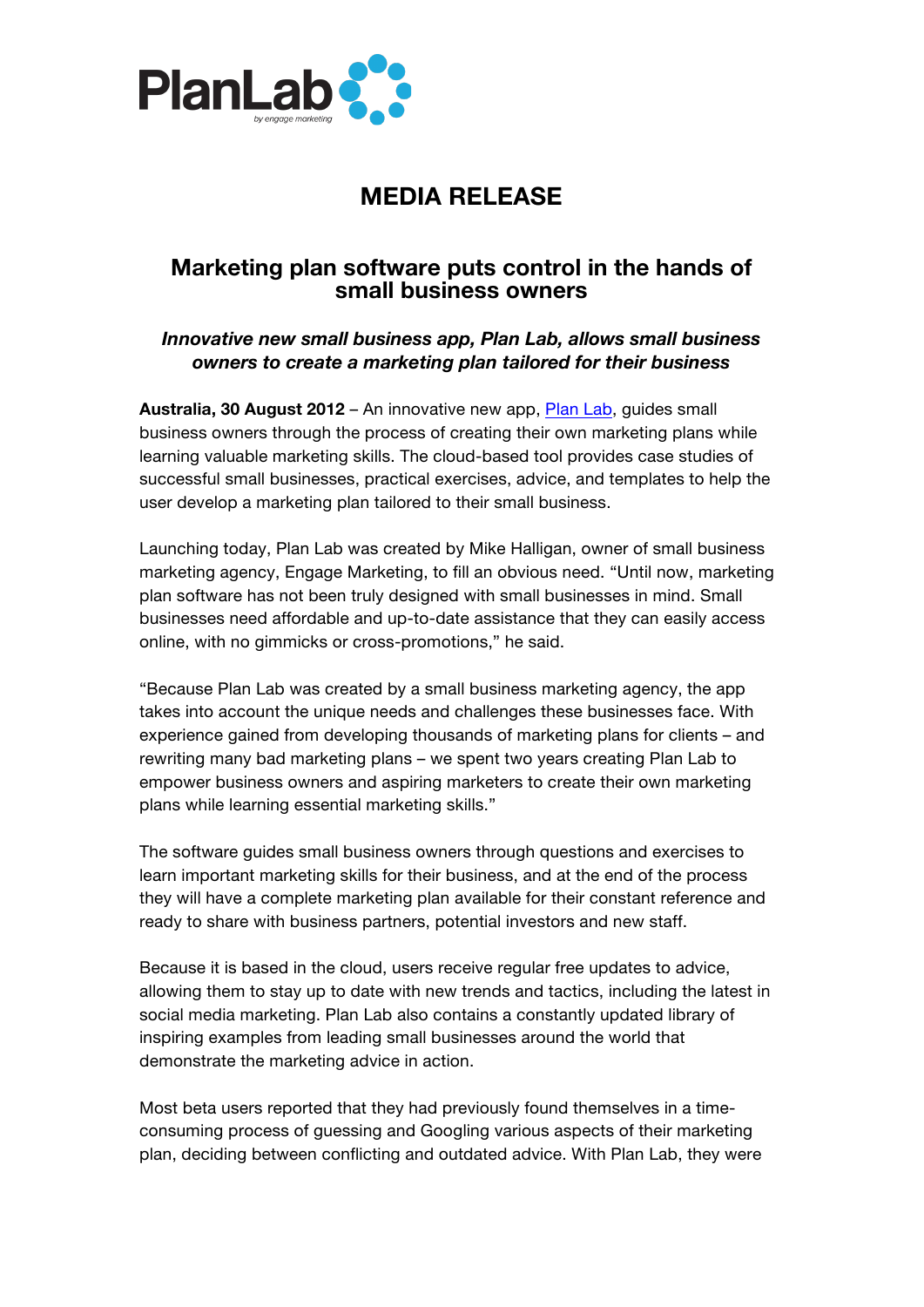

able to write a marketing plan far more easily and effectively, spending an estimated average of 38% less time than using traditional methods.

"We all know that a marketing plan is vital to small business, but the process of creating one can be overwhelming and even impossible for a business owner if they have never created one before or don't have marketing knowledge," said Mike Halligan.

"Statistics show that most small businesses do not have a dedicated marketing person on their team, in fact 62.7% do not employ any staff at all. Therefore, small business owners need to be given the tools to market their businesses, especially if they cannot afford to outsource the development of their marketing plan. With many small businesses unable to afford to outsource the development of their marketing plan, Plan Lab makes marketing possible for business owners, so they can compete and grow," explained Mike.

*Plan Lab will be available for purchase on August 30, 2012 for \$139 at http://www.getplanlab.com.*

- ENDS -

#### **Media contact:**

Phoebe Netto, Good Business Consulting phoebe@goodbusiness.net.au 0401-036-610, twitter: @Phoebe\_Netto

#### **About Plan Lab**

Plan Lab is an online app designed to help small business owners learn about marketing while they create a powerful marketing plan. Plan Lab uses the power of the cloud to deliver the latest marketing advice to small business owners while they create their own tailored marketing plan. Users can log in at work or at home and start creating a marketing strategy guided by advice from Engage Marketing. Plan Lab shows users what questions need to be answered, guides them through answering each question and lets them save and share their marketing plan at the end – ready for business partners, potential investors and new staff.

#### **About Mike Halligan**